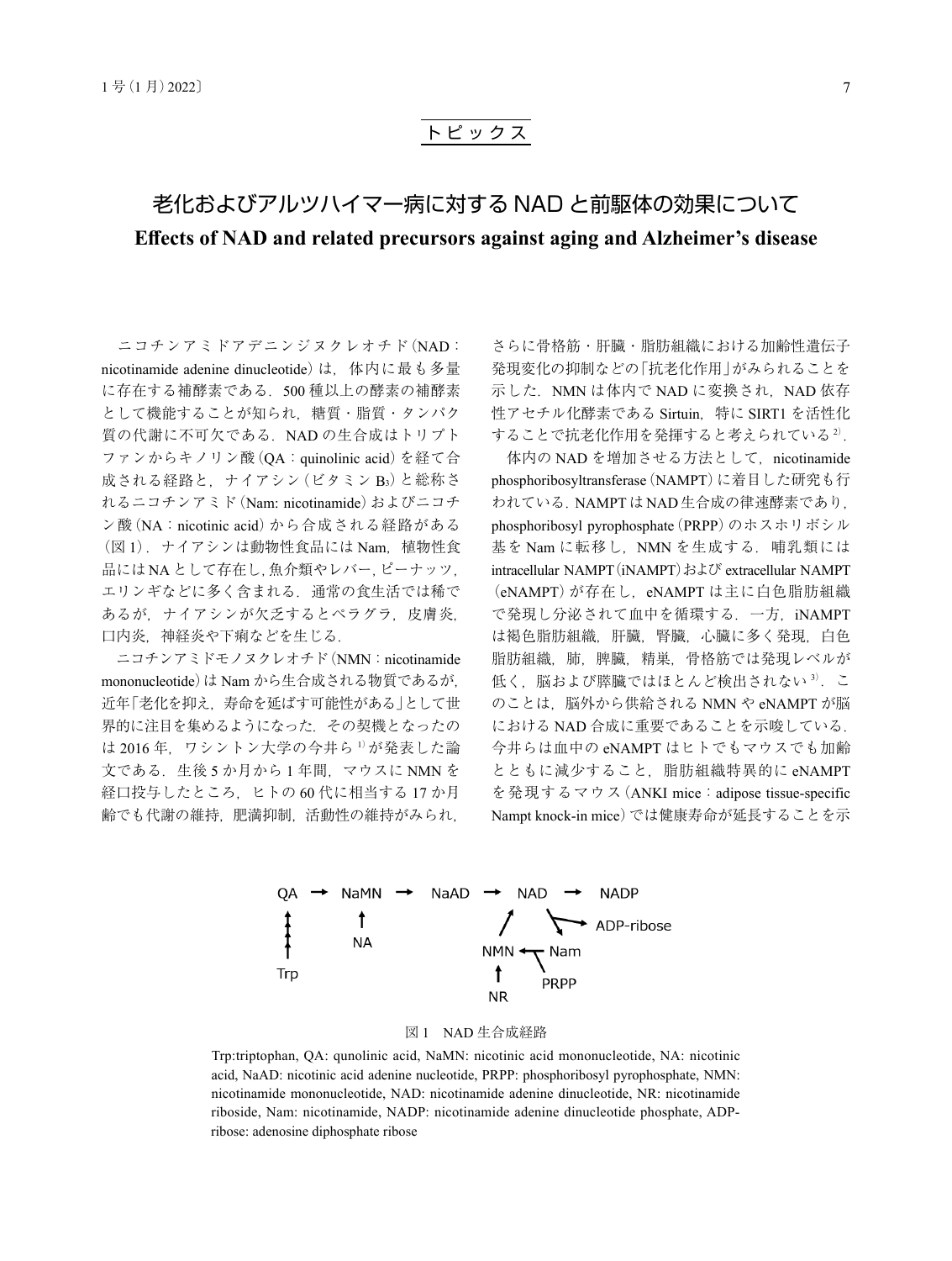した 4)5). 驚くべきことに、eNAMPT を含む細胞外小 胞を血中に補充することによっても NMN 投与と同様 の抗老化作用が得られることも示している5).

上述の ANKI マウスでは、海馬や視床下部など脳内 の NAD レベルも増加する<sup>5</sup>. 日中活動量の増加およ び睡眠の質の改善もみられることから,末梢組織だけ ではなく脳機能の改善も示唆されている5). また、オ クラホマ大学のグループからは、NMN 投与により老 齢マウスの認知機能が改善することが示されている<sup>6)</sup>. これらの報告は生理的老化に伴う脳機能低下に着目し たものであるが,代表的な加齢性脳疾患であるアルツ ハイマー病(AD)に対しても予防・治療効果を示すの だろうか?

認知症の中で最も高い割合を占めるアルツハイマー 病(AD)では,進行性の記憶力・遂行能力の低下に加え, 幻覚や妄想などの精神症状を示し,最終的に寝たきり の状態となる.AD 患者の脳内では広範囲な神経細胞 死が生じるため脳重量の低下や脳室の拡大がみられ, 特に認知・実行機能を司る前頭前野と記憶を形成する 海馬での神経変性が顕著である. また、病理学的な特 徴として脳内における老人班の形成と神経原線維変化 (NFT: neurofibrillary tangle)が知られている<sup>7</sup>. AD の 大部分を占める孤発性 AD でなぜこれらの現象が生じ るのかは十分に解明されていないが,最大の危険因子 が加齢であることは明らかである<sup>8</sup>. 加齢・老化によ り AD 発症·進行プロセスが促進されるならば、加齢 性の脳機能低下を防ぐナイアシンや NMN が AD の予 防・進行抑制にも有効である可能性は想像に難くない.

実際に、AD モデルに対する NA, Nam, NMN など NAD 前駆体の効果についての知見が蓄積されつつあ る. Hosseini ら<sup>9)</sup>は AD に対する NAD 前駆体の効果に ついて,特にげっ歯類モデルを用いた研究について一 定の見解を得ることを目的とし,システマティックレ ビューを行った.2020 年 12 月までに発表された, PubMed, EMBASE, Scopus, Google Scholar, 総説の 引用文献リストより、AD マウスまたはラットモデル の認知機能に対する NAD 前駆体の影響を検討した論 文 320 報を抽出し、内容が重複するもの、内容が無関 係だったもの,総説,学位論文を除いて 247 報を選び, さらに内容精査を行うことにより試験対照が不適切な もの, NAD 前駆体と AD の関係を示してないものなど を除き、最終的に11 報を抽出した. 主要評価項目と して学習·記憶機能に着目した結果,Nam,NA, NMN,ニコチンアミドリボシド(NR)などの NAD 前 駆体は,様々な種類の AD モデルの学習記憶機能を改 善させるという一致した見解が得られた<sup>9)</sup>. NAD 前駆 体の作用メカニズムとしては,酸化ストレス・炎症反 応・アポトーシスの軽減と,ミトコンドリア機能の促 進が挙げられた<sup>9)</sup>.

Wangら<sup>10)</sup>も同様のシステマティックレビューを行い. 2020 年 5 月 30 日までに出版された論文から 14 報を抽 出している. Hosseini ら<sup>9</sup>のレビューでは除外された線 虫モデルを用いた検討では、NMN を含む培地で線虫を 飼育するとマイトファジーが活性化し,Aβ1-42 を発現す る AD モデルの記憶力低下が抑えられることが示され ている <sup>11</sup>).一方,筆者らが用いているショウジョウバ エでは、AD モデルに対する NAD 前駆体の直接の影響 を検討したものは、現時点では発表されていない. し かし,神経原線維変化の構成分子である Tau を発現す る AD モデルにおいて、NMN から NAD を合成する酵 素である nicotinamide mononucleotide adenylyltransferase (NMNAT)の過剰発現がリン酸化 Tau オリゴマーの分解 を促進することで毒性を軽減させるとの報告がある 12). また、AD に次いで患者数の多い加齢性脳疾患である パーキンソン病のモデルショウジョウバエでは、NAD 前駆体を培地中に添加することによってミトコンドリア 障害や神経変性を抑えることが示されている <sup>13</sup>).

以上のように、NAD 前駆体は様々な AD モデルにお いて保護的効果を示すことが明らかとなっている. NAD レベルの増加による疾患抑制効果が 線虫・ショ ウジョウバエ・マウスと種を超えて示されている点も 非常に興味深い. NAD は 500 種以上もの酵素の補酵 素として機能することから,その作用メカニズムを特 定の分子経路に求めることは困難であると思われる. NAD 前駆体が全身の臓器に対して抗老化作用を示す ことから、AD モデルに対する影響が末梢臓器の変化 を介した作用,つまり脳 - 臓器連関を介したものであ るのか,あるいは脳神経系に直接作用した結果である のか、という点も興味深い. 今後は、どの NAD 前駆 体がより効果的であるのか,他の加齢性疾患に対して も有効であるのか,ヒトでもモデル動物と同様の効果 を示すのかなどについて,研究の発展が期待される.

*Key words* :NAD, nicotinamide riboside, nicotinamide, nicotinic acid, aging, Alzheimer's disease

<sup>1</sup>Diabetic Neuropathy Project, Department of Diseases & Infection, Tokyo Metropolitan Institute of Medical Science, Setagaya, Tokyo 156-8506, Japan.

2 Department of Functional Control Systems, Molecular Cell Biology Laboratory, Graduate School of Engineering and Science, Shibaura Institute of Technology, Saitama 337-